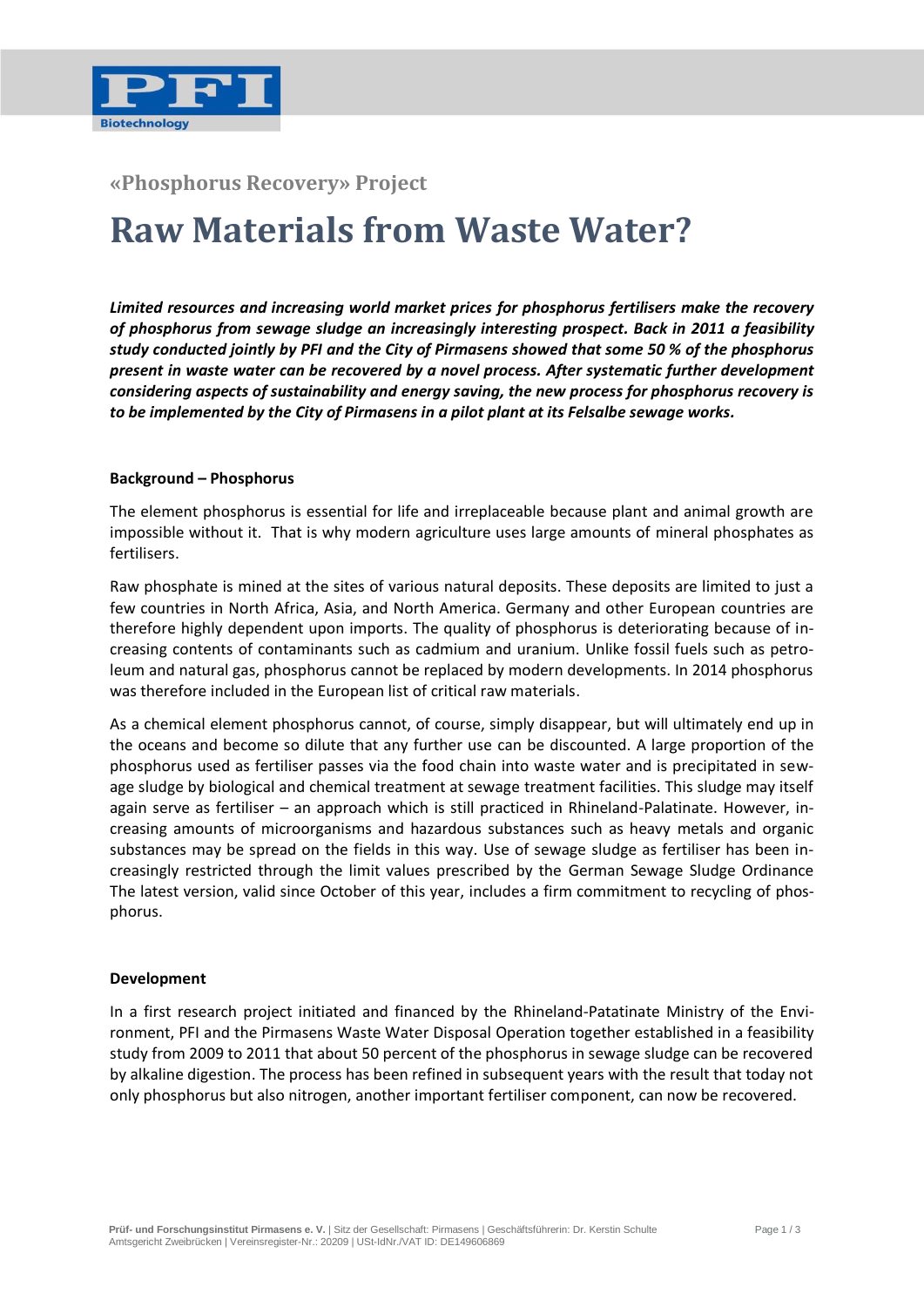



#### *Schematic of new process*

Moreover, sustainability and energy optimisation in wastewater treatment plants constitute key points of the new holistic concept. Nevertheless, waste water purification still has top priority in implementation of the new process.

#### **The Process**

The technical innovation of the new process lies in the separate digestion of phosphorus-rich surplus sludge and low-phosphorus primary sludge. The phosphorus-rich surplus sludge is fully digested in a high-performance digester and then subjected to thermal pressure hydrolysis. This leads to extensive re-dissolution of the phosphate present, which is subsequently precipitated as magnesium ammonium phosphate (MAP). Of high purity and very low heavy-metal content by virtue of its production process, MAP can be used directly as a fertiliser. MAP-based fertilisers are already being produced at a Berlin sewage plant among other places and show good plant availability in comparison to other recyclates obtained from sewage sludge and conventional commercially available fertilisers.

There are also plans to recycle part of the nitrogen content of the sludge as liquid fertiliser in the form of ammonium sulfate to counteract the accumulation of ammonium in the plant. This approach would lead to a reduction in the energy required for aeration by 20 percent with a concomitant increase in energy production as a result of increased gas production thanks to improved sludge degradation.

Improved dewatering of the sewage sludge also reduces the amount of sludge produced and hence also the associated disposal costs. Further optimisation of biological phosphorus elimination will reduce expenditure on dewatering polymers and flocculating agent by up to 60 percent.